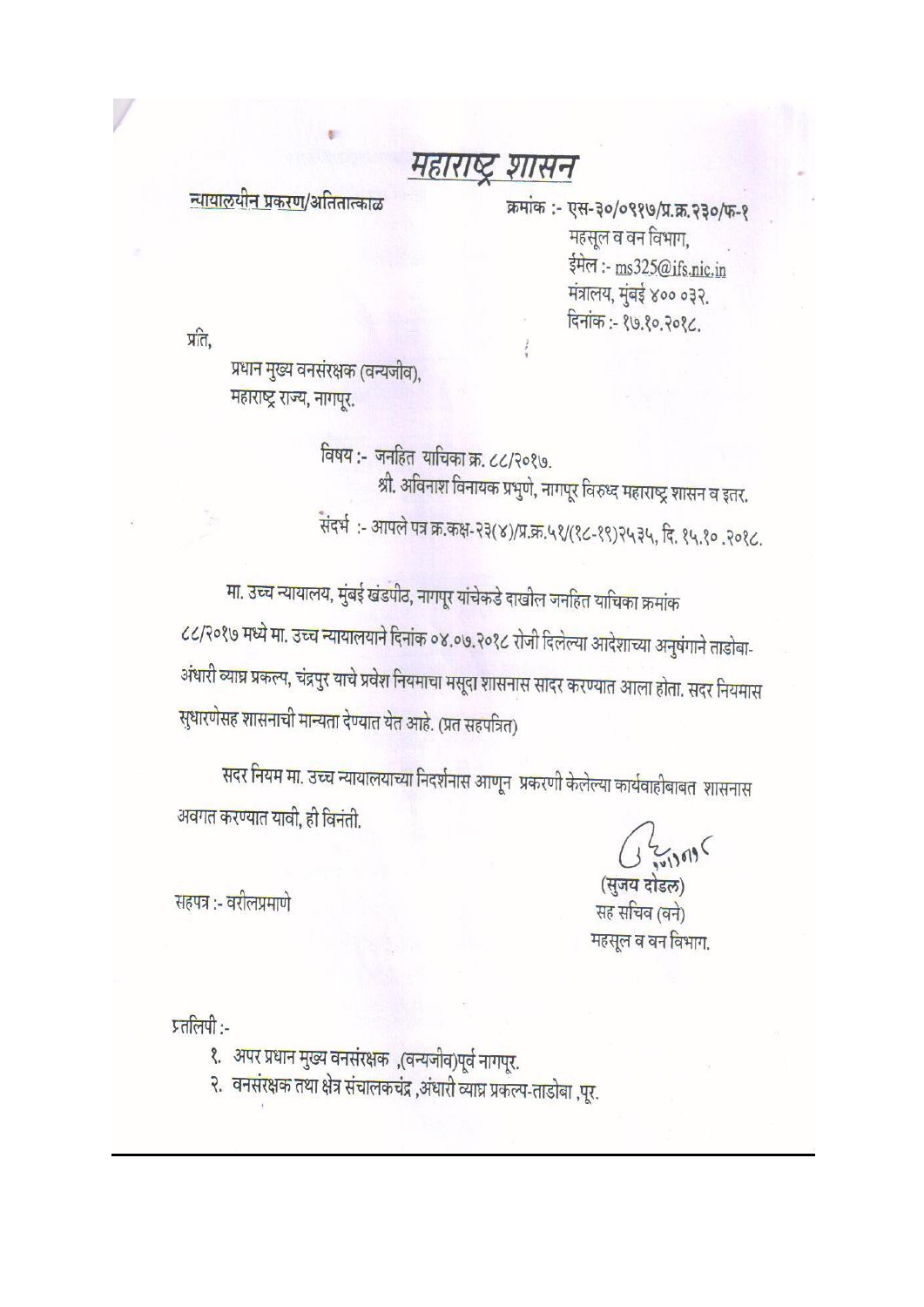## **Rules for entry into the Tadoba Andhari Tiger Reserve**

1. These rules are applicable for booking of permit and entry into Core zone only by tourists.

| <b>Period</b>                                 | <b>Morning</b> |             | <b>Evening</b> |           |
|-----------------------------------------------|----------------|-------------|----------------|-----------|
|                                               | <b>Entry</b>   | Exit        | <b>Entry</b>   | Exit      |
| $1st$ October                                 | 06:00 hrs      | $10:00$ hrs | 14:30 hrs      | 18:30 hrs |
| $31st$ October                                |                |             |                |           |
| 1 <sup>st</sup> November<br>$28^{th}/29^{th}$ | $06:30$ hrs    | 10:30 hrs   | $14:00$ hrs    | 18:00 hrs |
| February                                      |                |             |                |           |
| $1st$ March<br>$30th$ April                   | $06:00$ hrs    | $10:00$ hrs | $14:30$ hrs    | 18:30 hrs |
| $1st$ May<br>$30th$ June                      | $05:30$ hrs    | 09:30 hrs   | $15:00$ hrs    | 19:00 hrs |

2. Entry Timings for tourists are as given below\*

\*The Field Director may change the timings as per requirement in view of the management.

- 3. The tourists are expected to adhere to the entry and exit timings of the park. No relaxation in the exit time will be allowed under any circumstances. In case of no show, no refund/ rescheduling will be made.
- 4. For Indian citizens, any of the following identity proofs is acceptable:
	- i. Voter Photo identity card issued by Election Commission of India.
	- ii. Passport
	- iii. PAN Card issued by Income Tax Department.
	- iv. Driving License issued by RTO.
	- v. Photo identity card having serial number issued by Central/State Government.
	- vi. Student Identity Card with photograph issued by recognized School/ College for their students.
	- vii. Unique Identification Card "Aadhaar"
	- viii. Passbook of Nationalized bank with attested photograph
	- ix. Photo ID cards of Public Sector Units.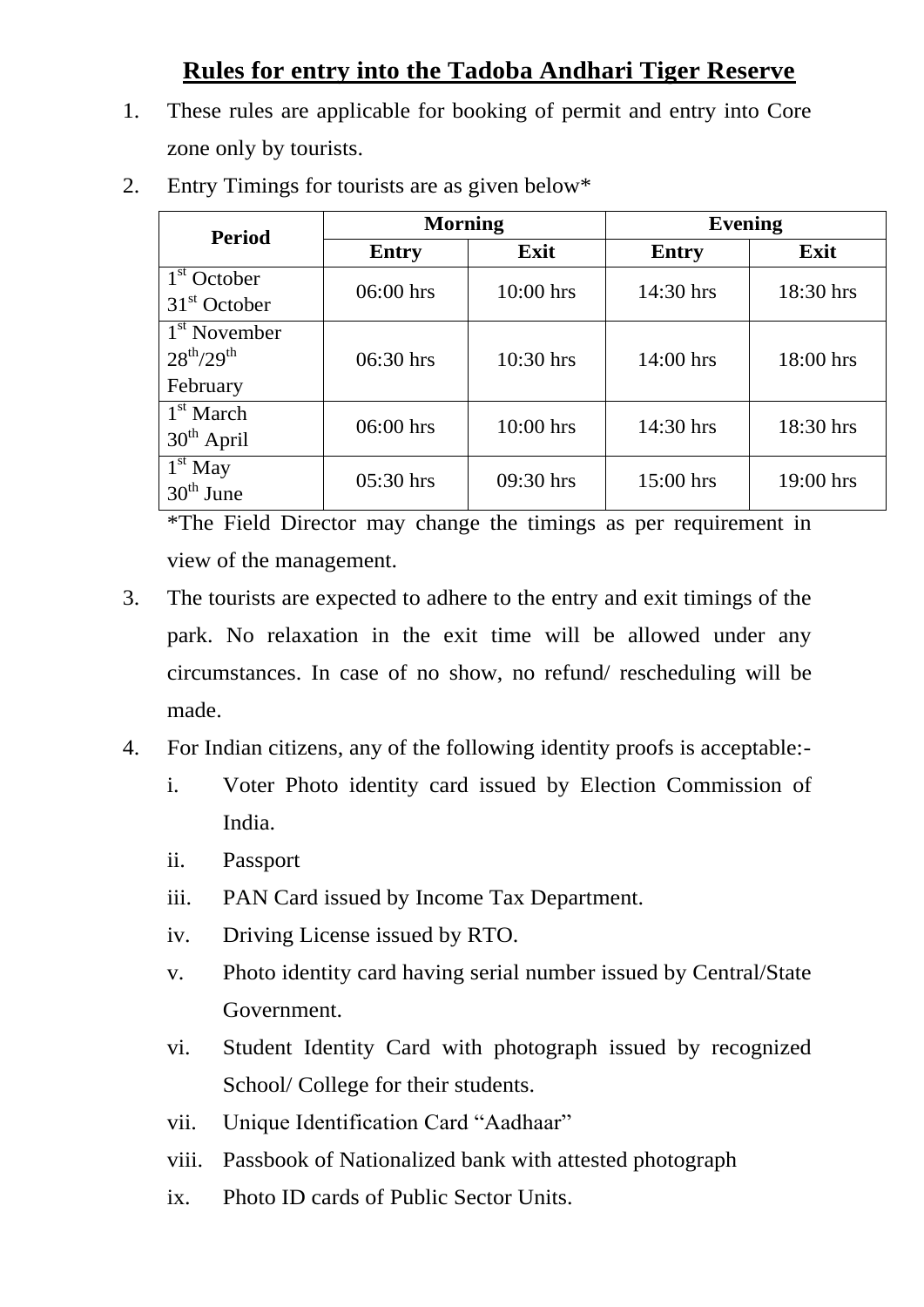- 5. For foreigners, only passport is accepted as ID Proof.
- 6. Original ID Proof must be shown at the entry gate along with valid entry ticket; otherwise entry will not be permitted. The original ID proof must be carried by all tourists during the safari and must be shown to forest officials any time during safari if demanded so.
- 7. Photocopy of ID will not be entertained and entry will not be given unless original ID is produced.
- 8. Normal online booking will open at 08:00 hrs IST 120 days in advance before the date of entry.
- 9. The booking closes at 17:00 hrs IST four days before the date of entry. e.g. booking for  $1<sup>st</sup>$  October will close at 17:00 hrs IST on  $27<sup>th</sup>$ September.
- 10. Any cancellation or any leftover quota, at any gate, after closure of Normal Online Booking is added to Tatkal Online Quota for that particular gate.
- 11. Online booking for gypsies at tatkal will open at 08:00 hrs IST and close at 17:00 hrs IST two day before the date of entry. e.g. booking for  $1<sup>st</sup>$  October will close at 17:00 hrs IST on  $29<sup>th</sup>$  September.
- 12. Tatkal Online Booking:
	- a. The booking opens at 08:00 hrs IST three days before the date of entry. e.g. booking for  $1<sup>st</sup>$  October will open at 08:00 hrs IST on 28<sup>th</sup> September.
	- b. The booking closes at 17:00 hrs IST two days before the date of entry. e.g. booking for  $1<sup>st</sup>$  October will close on  $29<sup>th</sup>$  September.
- 13. Bookings are non-transferable. No addition/ alteration is permissible after confirmed booking.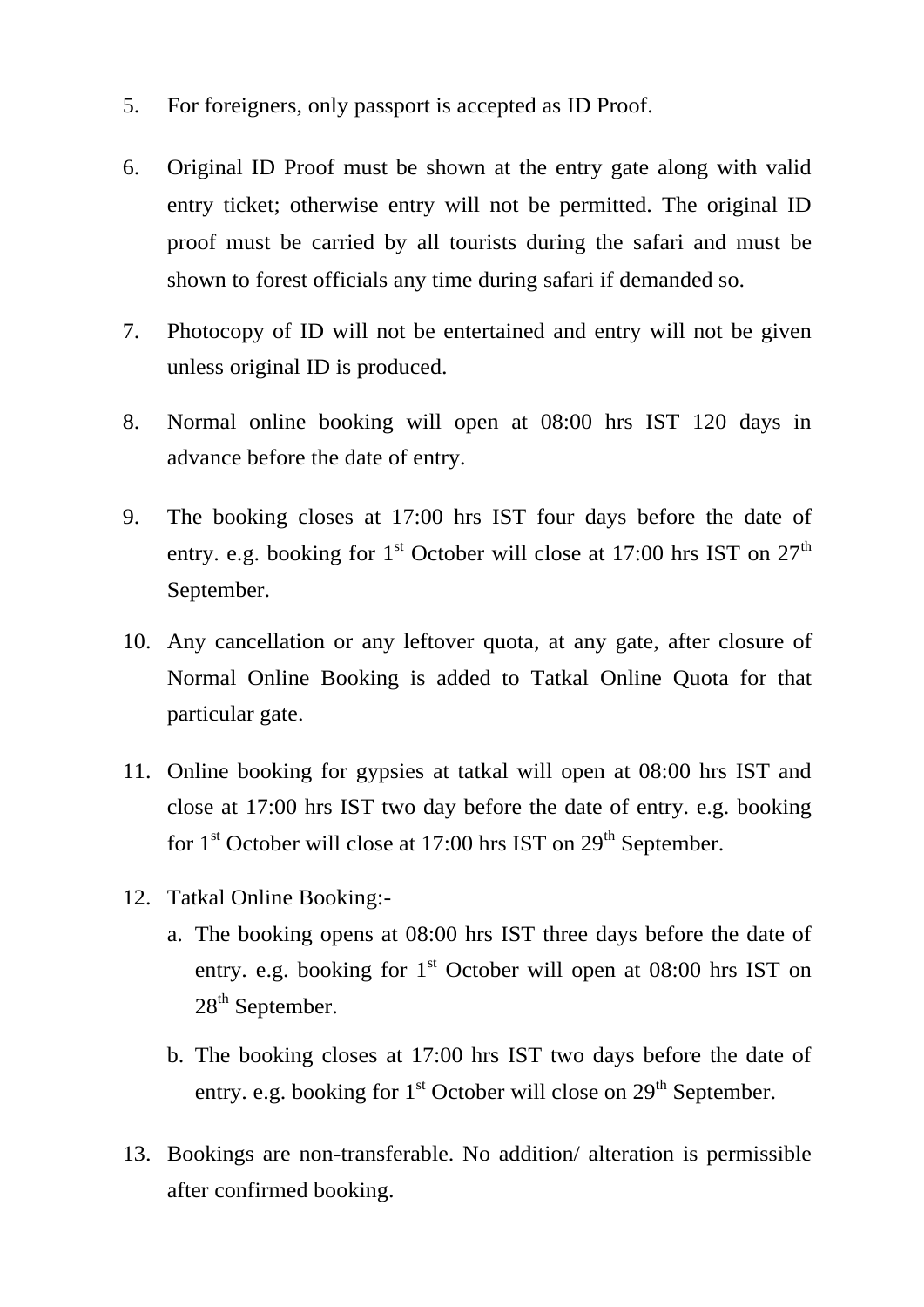- 14. Refund–
	- a. The bookings done more than 60 days and upto 120 days in advance cannot be canceled and no refund is permissible.
	- b. Cancellation is allowed for the bookings done less than 60 days in advance. If the ticket is cancelled more than 15 days before the scheduled date of entry. 50% of the booking amount will be deducted as cancellation charges. No refund/ cancellation is permissible after that.
	- c. Tatkal booking cannot be cancelled and no refund is permissible.
- 15. Children below the age of 8 years shall be allowed entry free of charge without mention in the booking.
- 16. The online payment, in case of safari, include vehicle charges and guide charges which have to be paid at the time of booking.
- 17. In case of any revision in rates/taxes after booking, the tourist will be liable to pay the difference at the time of entry.
- 18. Entry Fee Structure will be decided by the Field Director, Tadoba-Andhari Tiger Reserve, in consultation with the Governing Body of the foundation. However, till the next meeting, booking will be done according to prevalent rates.
- 19. Full Day Photography A maximum of **3 Gypsies per day** are allowed. The applicant has to apply to the Field Director, with valid online safari bookings for **either morning or evening for the day on which entry is required.** The entry and exit is allowed only from the gate for which the applicant has online confirmed booking. The vehicle (Gypsy) for full day photography is allowed to enter fifteen minutes before the scheduled opening time and exit fifteen minutes after the scheduled closing time. **Only Three persons** excluding the driver and the guide are allowed in the vehicle.
- 20. The gatewise safari quota will be controlled by the Field Director as per requirement in the view of management.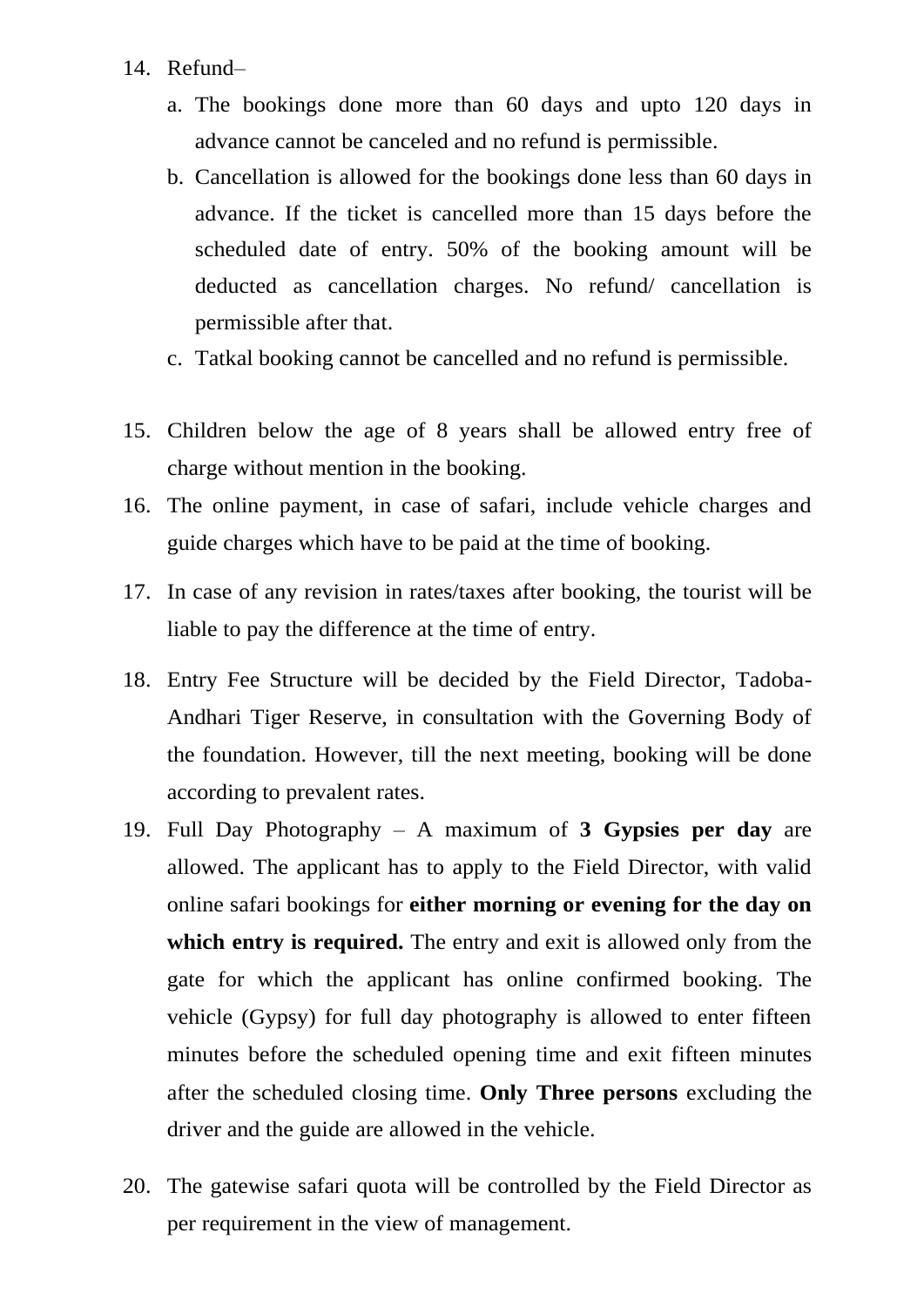- 21. Any zone or zones of the park, or a part of any zone or zones may be closed without any prior notice to visitor in case of any exigency/ emergency including causes like rains, floods, landslides, strikes, public agitations etc. However, no refunds or arrangements for alternate or additional visits will be made. In case of closure of entire park by TATR Management after booking, for any reason, entire booking amount will be refunded online to the tourists. However, online transaction charges/ service charges/ taxes if any will not be refundable under any circumstances.
- 22. The tourists are undertaking the safari at their own risk and the Tadoba Andhari Tiger Reserve management will not be liable in case of any accident/ injury/ damages to the tourists and/ or their property.
- 23. The Field Director may prohibit the use of mobile phones or similar electronic gadgets which may cause distraction, disturbance to tranquility by tourists, guides and drivers inside the Tiger Reserve.
- 24. Any official(s) of Tadoba Andhari Tiger Reserve has right to expel any vehicle/ tourist on the grounds of misbehavior, including but not limited to violation of may rule of government, causing inconvenience, cordoning, luring, feeding, shouting, making hindrance to natural movement of any wildlife
- 25. Right of Admission is reserved with the Field Director, Tadoba Andhari Tiger Reserve.
- 26. Term and Conditions are subject to change, without prior notice or information.
- 27. In Online Gypsy booking, provision shall be made for booking entire .
- 28. Registration with www.mytadoba.org/gov website is mandatory for online booking. wherein visitor is provided login with mobile number and one time password (OTP).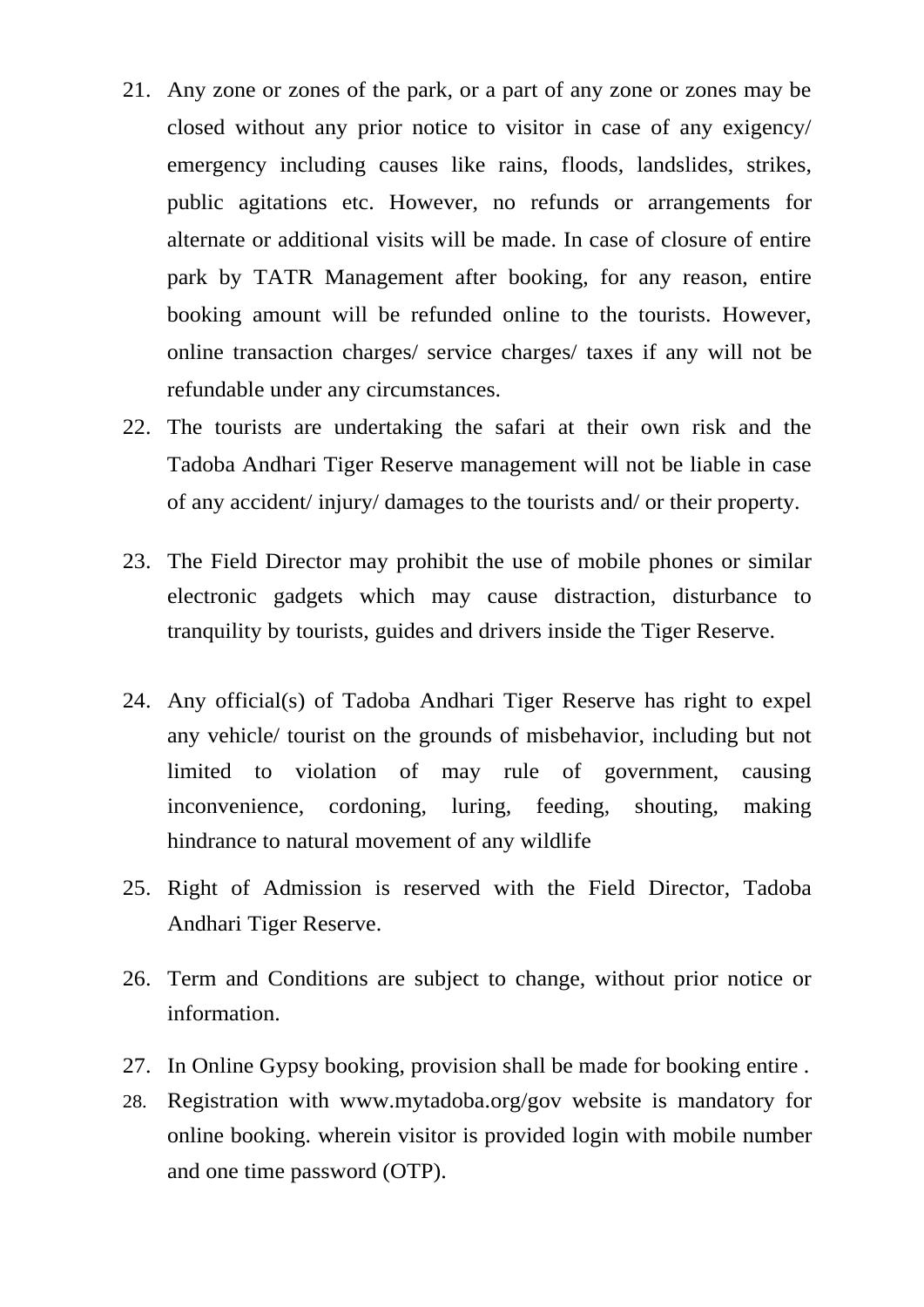- 29. The ID Proof details like number/ type etc mentioned during booking should be complete & correct and same as in original ID Proof. Booking made by incomplete/ incorrect details of ID Proof will be treated as invalid.
- 30. Only resort vehicles will be allowed to jump rotation system, provided that they pay an amount equal to charge for one trip to the owner of the vehicle who cedes his turn and Rs. 1000/- to the Tiger Reserve Foundation at the gate before entry.
- 31. All the vehicles registered in the name of individuals will have to compulsorily follow the rotation system.
- 32. Any attempt to enter on fake or modified passes or those on another person's name or impersonate any person will invite strict legal action which may lead to imprisonment and/ or fine.
- 33. The pass, along with the ID proof, should be produced at the entry and/ or when demanded by any Forest official inside the Tiger Reserve.
- 34. It is responsibility of the persons making the reservation to ensure that all personal details provide at the time of making reservations are complete and accurate. Entry may be denied to visitors whose personal details are found to be false or incomplete in any respect.
- 35. Visitors are advised to acquaint themselves with gage timing and arrive well before the designated time to avoid any inconvenience. Timings are seasonable and change during different times of the year. Late entry will not be permitted.
- 36. Consumption of alcoholic drinks and non-vegetarian food is not permitted inside the Tiger Reserve. Visitors may not carry such products inside. All visitors entering the various ecotourism zones of Tiger Reserve agree not to be under the influence of any alcoholic, narcotic or psychotropic substances at any point of time during their stay inside the Tiger Reserve.
- 37. The Tadoba-Andhari Tiger Reserve is litter free zone. Visitors are requested to carry a garbage bag and carry all their litter outside the Tiger Reserve.